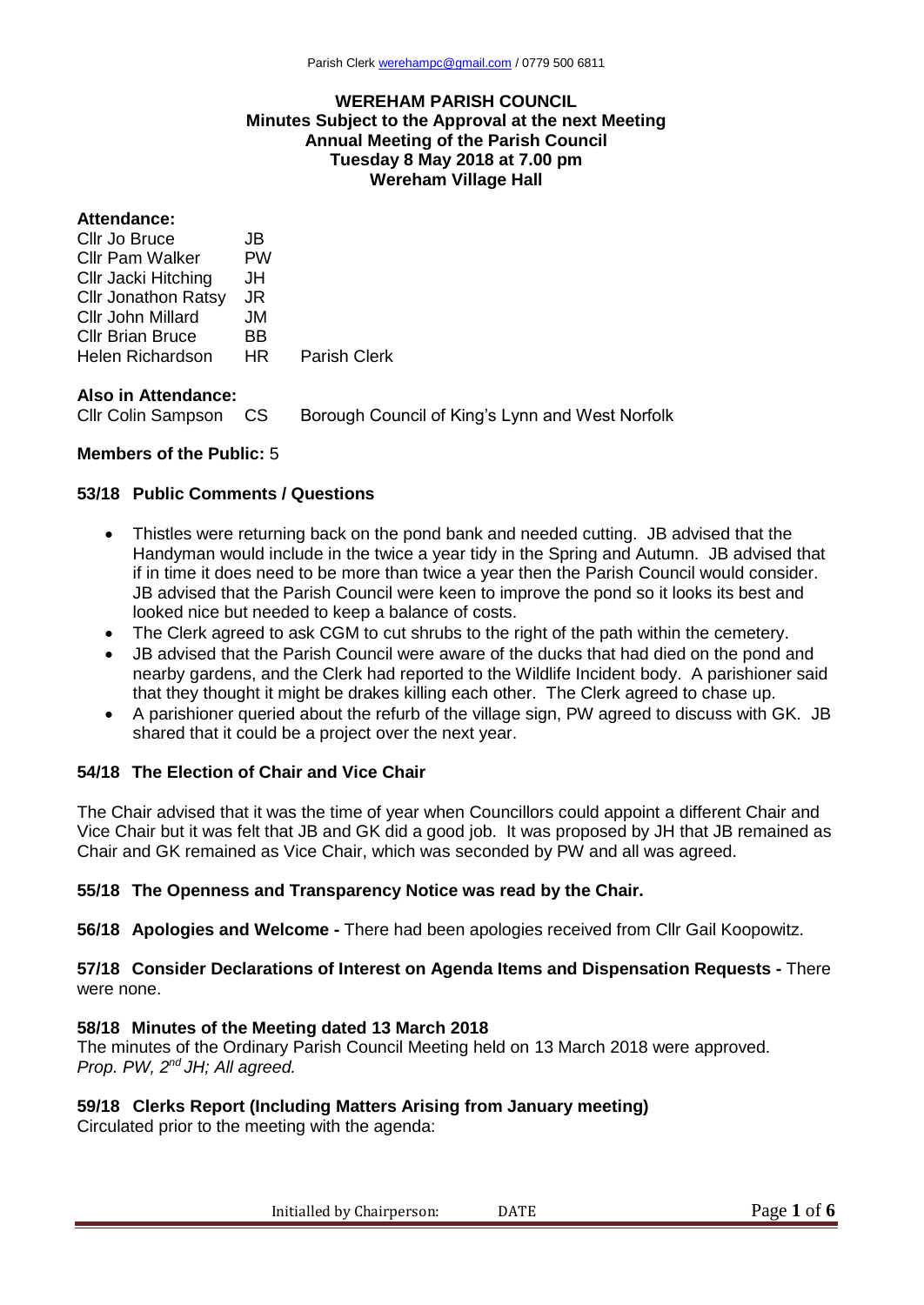**Pond** – Confirmed with contractor for twice yearly pond tidy twice a year. Painting of railings and wall pressure wash confirmed for May time with contractor. Awaiting response from Andy Wallace on site visit to the pond regarding the Clapper Valve, will be in the week around 4 pm.

**Cemetery Wall** – Diocese confirmed okay to go ahead. Contractor has agreed to contact the Clerk two weeks before so any arrangements can be made where necessary. Contractor needs warmer and dry weather for the lime mortar mix to set, so will be a summer job.

**Handyman Services** – Cut bushes overhanging the pathway near the pub and cleared visibility splay on the crossing near A134. Resident who enquired was responded to. The benches and cemetery gate have been painted. The Handyman is also going to paint the Millennium bench once moved into the cemetery for the same fee of £36. He will be securing it with a concrete block. **Play Area Swing Seat** - Installed by Handyman.

**Dog Waste Bins** – Church Road left of an electrical box near the old post office has been confirmed and next to the Wretton Row sign at the bottom of The Row at sites with Andy Wallace. Once installed the Borough Council will be asked to empty as part of their usual schedule and necessary communications will be issued to residents together with a final plan. More signs will be created with new laminator and placed in places as agreed with the authorities. The Handyman will be asked to install.

**Drainage The Row** – Highways confirmed that the work is within the 201819 programme. Residents were emailed with an update.

**Tree Management** – Trees identified as one year priority work will be cut early autumn as confirmed with contractor. Clerk been in contact with the Diocese and has information from them on progressing. Currently liaising with the Tree Conservation Officer at Borough Council on a TPO for the Scots Pine tree in the Churchyard that needs felling and querying if other one-year work needs a TPO application too. TPO applications take 8 week and Dioceses Consent B Forms for felling a tree and pollarding take about the same. Both will be submitted together.

**Memorial Safety** – The following actions have been taken, grounds maintenance contractor made aware of ones that are unsafe and they have confirmed receipt of plan, notices have been created to place on memorials effected for family's to get in touch; handyman and clerk have reviewed two cross memorials and looked at roping and staking them as opposed to laying them down as per inspectors advise; notices have been placed on G4, website, cemetery gate, noticeboard and Facebook to advise we are trying to trace families. Families that are known will be wrote to, this is only two to date, but there are no next of kin details on Wereham files. Clerk has also contacted the stone masons and funeral directors that were on file for some of the memorials as a lead but not all. Work conducted means the Parish Council has done all it can for public safety and wait for families to make contact before further arrangements are reviewed end of July.

**Street lighting** – Contractor confirmed for LED upgrade and maintenance fee confirmed for when installed. No repairs will be undertaken until after the upgrade and the Clerk has advised them the Parish Council won't be renewing the current maintenance contract for 201819 as that come through for £400 and didn't make sense to renewal so close to new installations. The lights will be installed after 1<sup>st</sup> May and the contractor is awaiting parts for installation. The Clerk will notify residents when installation date is known.

**Hedge along Gibbet Lane** – The Clerk advised highways of the new hedge installation and sent them pictures.

# **60/18 To Adopt New Model Standing Orders (2018-19) (NALC Template)**

JM proposed to adopt the Model Standing Orders, which was seconded by JH, all agreed.

# **61/18 To Review Financial Standing Orders (2018-19)**

JM proposed to adopt the Financial Standing Orders, which was seconded by JH, all agreed.

# **62/18 To Review Financial Risk Assessment (2018-19)**

JM proposed to adopt the Financial Risk Assessment, which was seconded by JH, all agreed.

# **63/18 To Approve Annual Insurance Renewal**

JM proposed to approve the Annual Insurance Renewal which was £423 per annum, , which was seconded by JH, all agreed.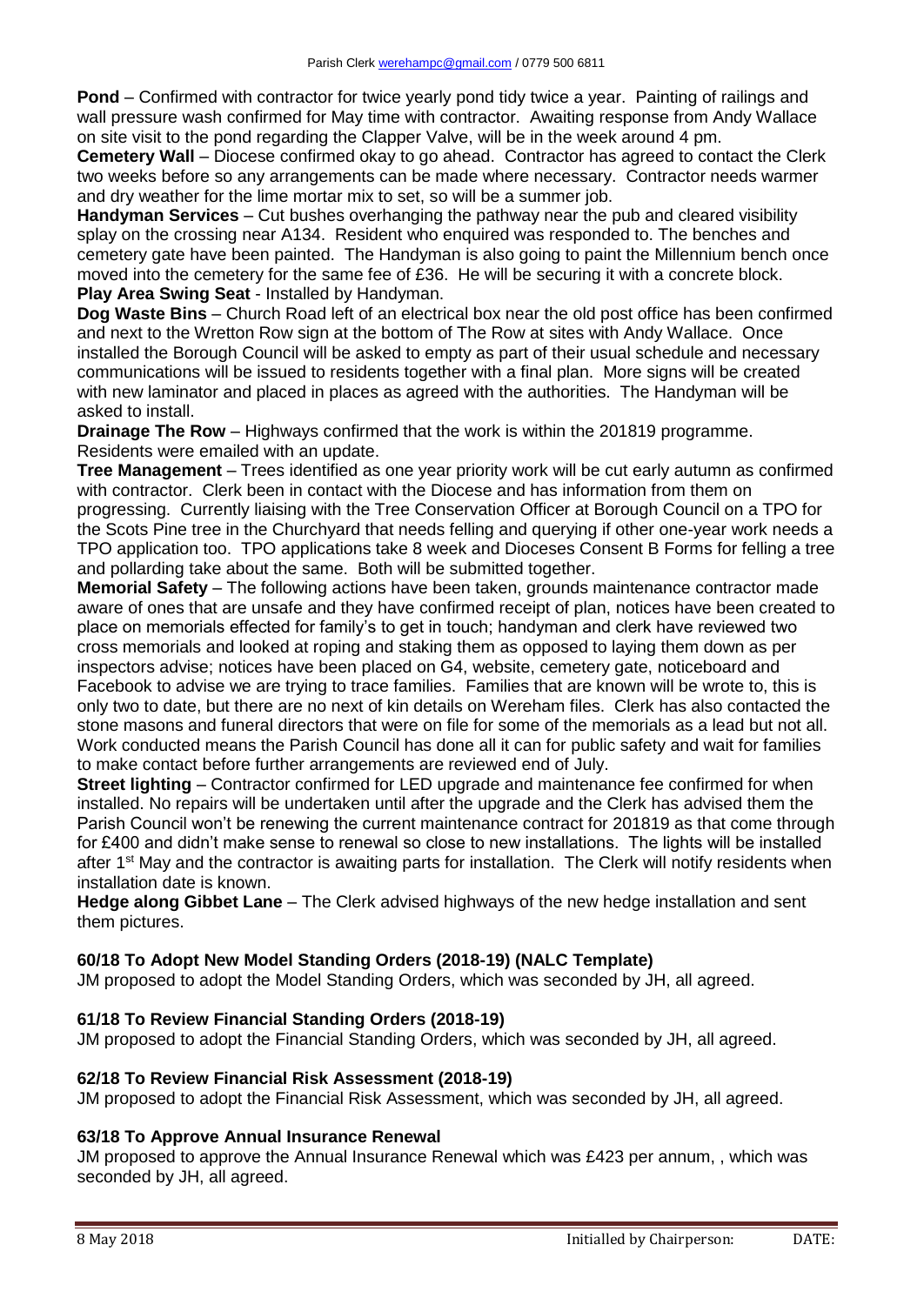### **64/18 To Review Assets Register**

JM proposed to approve the Assets Register that was part of the Annual Audit regime, , which was seconded by JH, all agreed.

# **65/18 Exemption Certificate of External Audit 201718**

The Clerk advised that with the new audit regime and the adoption of the new transparency regulations with a website up and running, parishes with income or expenditure less than £25k could decide to exempt themselves from an External Audit. The Clerk advised that all information completed was the same for this year, and would be available on the website, and the certificate would need approving if the Parish Council wished to exempt themselves. The Parish Council discussed and noted that there had been an internal audit for which a report was received and noted the fee of £200 should the external audit go ahead. It was proposed by JH to approve exemption certification for Wereham Parish Council, which was seconded by BB, all agreed.

# **66/18 Approval of Internal Audit Report**

The Internal Audit was shared with the Parish Council, the Chair proposed the approval of the Internal Audit, which was seconded by JH, all agreed.

### **67/18 Annual Governance statement**

The Annual Governance Statement had been circulated and the Parish Council agreed to each element of the statement answering a yes to each. The statement was signed by the Chair and Clerk. It was proposed by JH, seconded by PW, all agreed to approve the Annual Governance Statement.

# **68/18 Approval of Statement of Accounts 201718**

The Statement of Accounts had been received by the Parish Council, the approval of the statement of accounts was proposed by JH, seconded by JR, all agreed.

### **69/18 Approval of Annual Audit 201718**

The Parish Council had received the entire Annual Audit documentation for 201718, the Chair proposed that it be approved, seconded by JH, all agreed.

# **70/18 Wereham Village Hall Update**

JM advised that two more weeks to tidy up and handover of the hall from contracts. JM advised that funding wise there was assurance that the building cost wouldn't go over the original figure. JM advised that a loan would cover the money within the current hall plot and there was a retention figure that was on hold until the following year that would not need to be paid until that time. In answer to a query JM advised that there would be a certain amount of help needed, but a number of items in the hall would be delivered new. JM advised that there was no work plan to clear the building at this time. The Chair shared that the Parish Council would assist in communications of anything if needed. JM advised that the hall could be demolished in September and marketing wise it would help to sell it. The survey of bats needed to be done by the developer as they needed to demonstrate to Natural England that they have the funds to do it. JM advised that the old building when no longer in use would be secured and insured. Following a query JM advised that concrete markers would be placed in the ground and grass could be cut over it. The Chair thanked JM for the update and wished to congratulate all involved.

# **71/18 Wereham in Relief in Need Charity**

Greg Baddock shared that the Wereham in Relief in Need Charity of which he was Chair had a proposal to put to the Parish Council. Greg shared the background of the Charity to explain that it was formed in 1986 of three existing charities, of which two were legacies managed through the Church and the third was the Wereham Fuel Allotment Charity (or The Pangle), which was 20 acres of land, which was on the left hand side of College Road. It was currently let, with an annual rent paid and reviewed every three years. He shared that the Pangle had been granted to the village of Wereham in 1818. Greg advised that the constitution drawn up in 1976 advised that one trustee must be the vicar, three trustees should be from the Parish Council, and three trustees should be persons who have special knowledge of the parish of Wereham. Greg advised that in Wereham the Parish Council had so many trustees, and up until 1976 the Parish Council run the Charity until it was handed over and wanted to make sure their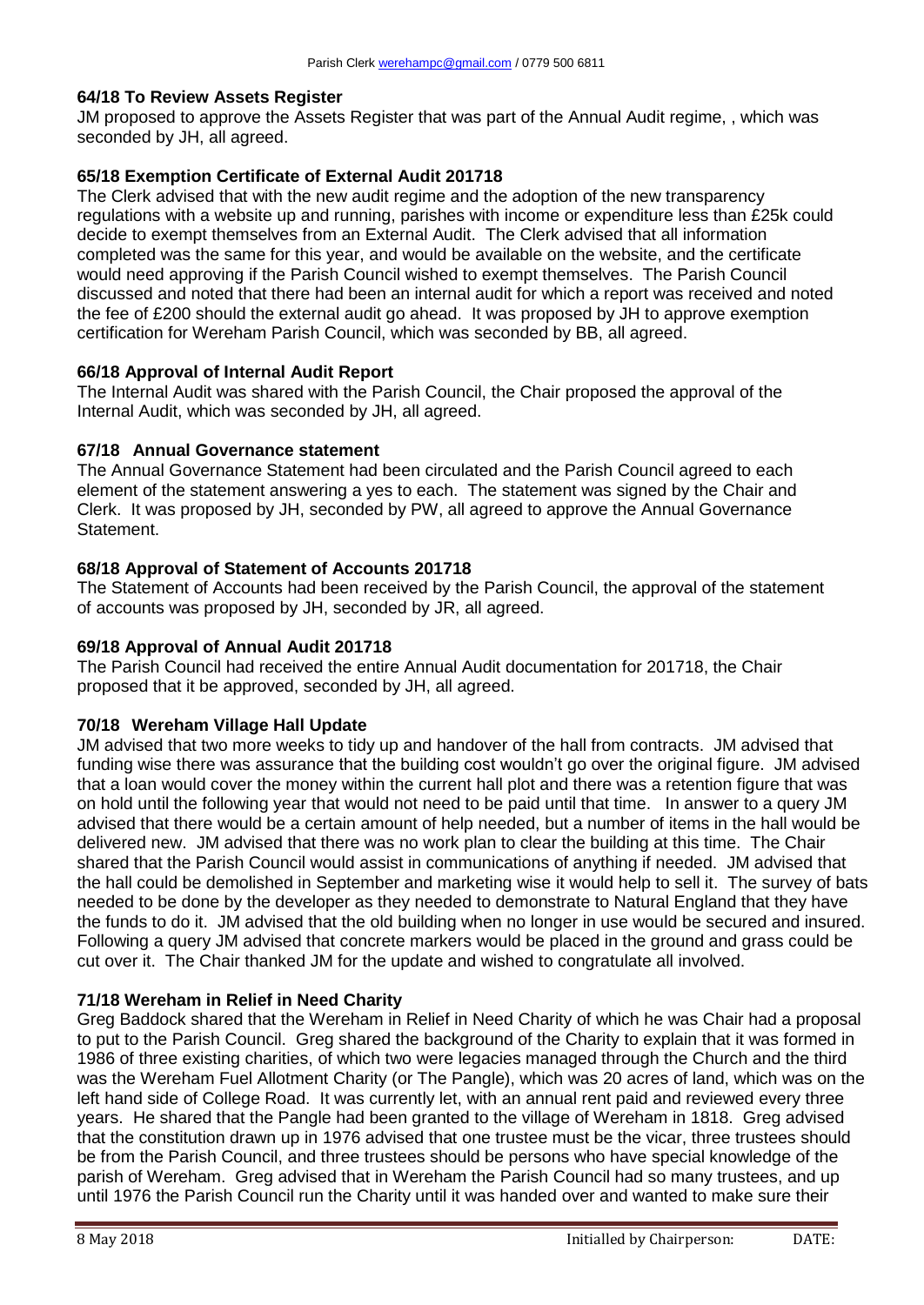presence was in the constitution. Greg advised that the present trustees had been reviewing the constitution and the make-up of the trustees. The proposal to the Parish Council was a change in the constitution so that the PC have one nominated member and the co-opted trustees will be five, plus one vicar. The constitution also didn't have to be a Parish Councillor and could be someone nominated by them. Greg advised that the Charity wished for the Parish Council to agree to amend the constitution from three Parish Council trustees to one. A minute and letter would need to be sent to the Charity Commission to invoke the change from the Parish Clerk to the Charity Clerk. The Chair thanked Greg for this information and shared that one of the Parish Council gave flexibility instead of half the number. The Chair proposed that the Parish Council approve its number on the Charity be reduced from three to one in line with the above proposal, seconded JM, all agreed. The Chair requested that more information about meetings and the role be circulated to enable the Parish Councillors to put themselves forward as trustees. Greg advised that the meetings were two short meetings a year, the next meeting would be on 29 October. The Parish Council agreed to think about it and place on the next agenda, and if not the Charity would find someone to nominate on behalf of the Parish Council.

# **72/18 Tree Replacements Around the Pond**

The Chair shared that since the felling of Willow Tree around the pond the Parish Council had agreed to discuss the replacement of trees around the pond. The Clerk had sort costs for four types of trees which were around £15 each, and types had been recommended by the Tree Contractor and Tree Officer. The Parish Council noted that the honey fungus that killed the willow tree and types of trees were important to be hardy. The Chair shared that it was good that residents that lived around the pond were present in the meeting to help look at a way forward. The Chair felt that because of the historical nature of the area to remove trees and not replace would not be the right thing to do but appreciated there would be an ongoing maintenance cost potentially. The Chair shared that she had considered different species with different heights that were hardy against the honey fungus, and perhaps the Parish Council should consider to go with a smaller species. The Chair asked each Parish Councillor to provide their views on planting trees around the pond.

PW thought that the pond looked nice as it was, and in Boughton had one willow tree. PW would prefer to add shrubbery and what Boughton have and beautify the edges. PW also shared that she was concerned to the amount of bank space and the path. JH felt another Willow Tree would be good but understood that it would be susceptible to honey fungus, and perhaps agreed a smaller tree. JH felt that Willow Trees used to be around the pond and felt there should be trees back to how it was. BB felt that there had always been trees around it and felt that there should be replacement trees perhaps not taller than 20ft. JR felt that he didn't mind either way, and felt the pond looked a lot better than what it did before and perhaps views of those that live around the pond would help shape the outcome. JM felt that open space with no more trees is better regardless of historical element.

The Chair opened it up to Parishioners present.

- A parishioner shared that it was now important to see the spring was now visible, and the well was a holy well and it was on the path to Walsingham. They added that information boards could be added but only if the path was made safe. The sight of the well now visible was important aspect of the village and should be seen as an historical point. It was felt that it was irresponsible of the Parish Council to consider adding trees so close to people's homes and to the cost of the village. The electric cables were also a concern. The parishioner added whether trees could be planted elsewhere.
- A parishioner shared that the current willow when pollarded it lets light in, and the big trees effected the light of the properties near to the pond.
- A parishioner shared that willow trees around the pond would be nice, which is tinged with nostalgia, but gone are the days when people will just plant trees due to legislation and rules, and because of the honey fungus it was understood that willow trees were not possible. They raised the fact that when the current tree becomes old or diseased will have to be cut and then will have no trees.
- A parishioner shared that the damage to the path has deteriorated over the years and not been repaired, and with the electricity cables they would be amazed if anyone would plant trees in that location. Under the path there are water supplies to properties and a vigorous growing new tree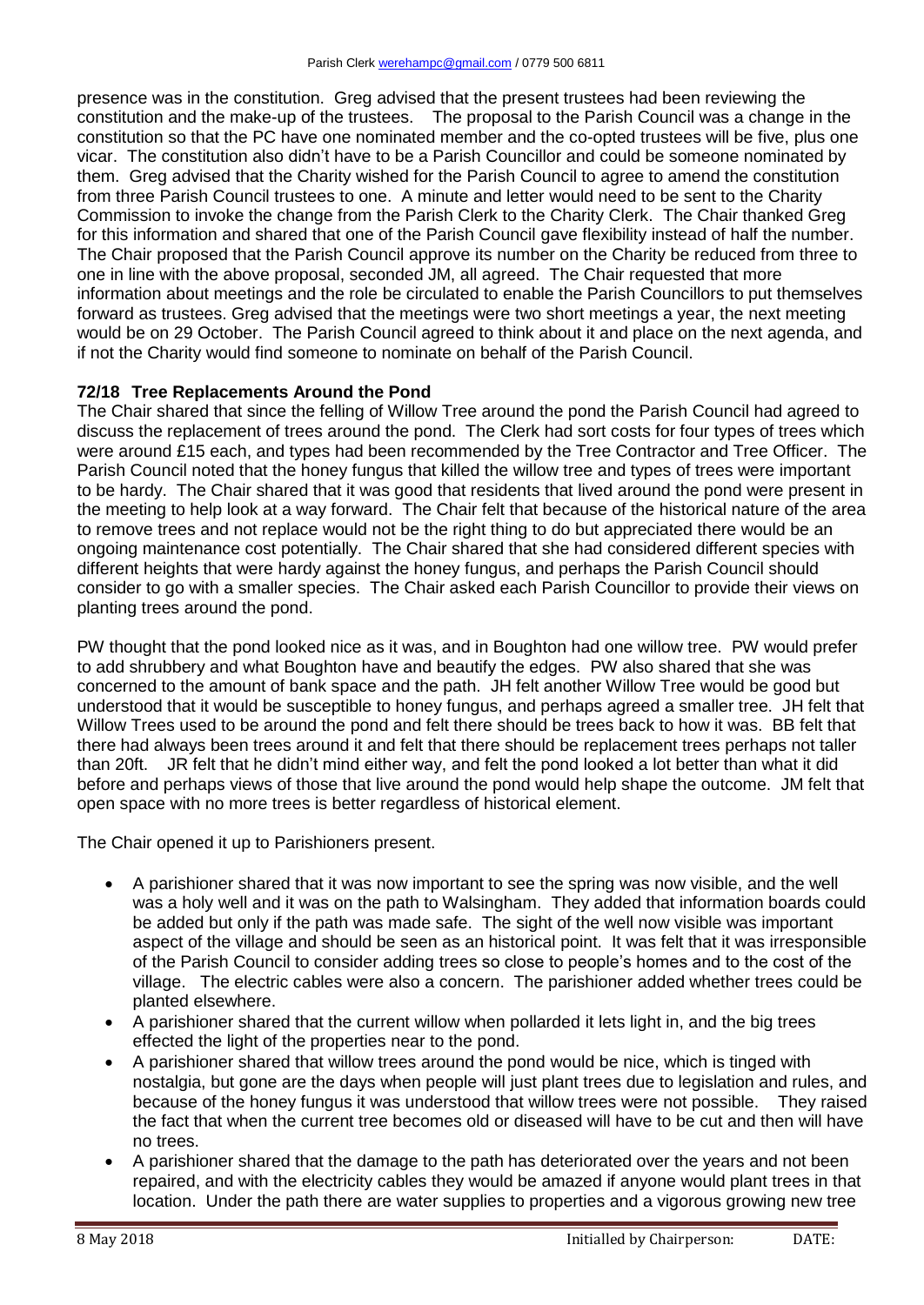would not be sensible. There was concerns that the planting of trees would invalidate home insurance.

 The Parishioners advised that they would not be averse to shrubs, and plants that don't interfere with water, electric and no rigorous root system.

The Chair advised that the path was not the PC's path and it was highways responsibility, and the Clerk agreed to contact Andy Wallace to explain the state of the path and budget to sort it out.

The Chair shared that they PC had considered only putting one tree in and a smaller species with shrubs, that were a comprise to the three willow trees lost. The Chair advised that the Parish Council would maintain the tree and then decide where they would be siting it safely.

### *Cllr Colin Sampson arrived.*

The Chair advised that the Parish Council needed to now close the current conversation with the public and make a decision on the way forward. The Chair shared that there was mixed view of the Parish Council and couldn't see a way forward at this time and proposed to say no to tree and put any planting of shrubs on hold for now. The Clerk agreed to let the Conservation Officer know that the Parish Council would not plant a tree.

### *Three members of public left.*

### **72/18 Multi Goal and Basketball Hoop – Rubber Washers**

The Chair advised that netting may not be safe alternative and could be a hazard to children, the only other option was to place rubber washers on to dampen the noise as per advice from Wickstead Leisure. The parts were £206 and £540 labour and there was no guarantee that it would resolve the noise problem. The Parish Council agreed, there were three options, to keep it, move it or scrap it. The Clerk advised that the back panelling removal wouldn't be an option as it would affect the safety and was an integral of the structure. The Chair shared that the rubber washers had no guarantees of lowering noise, but it would place on a future agenda and would consider further. The Chair shared that if the cost to scrap it and move it was the same this would need to be considered, but the Parish Council needed to be sure that noise with it moved further across the field wouldn't still be an issue. JH agreed to investigate something like foam that could be added in.

#### *Public all left.*

#### **73/18 Bi-Monthly Risk Assessment Inspection**

Cllr Jon Ratsey highlighted from his report, nothing major but will circulate it around the minor issues to Councillors.

#### **75/18 Highways Rangers and Handyman Jobs**

There were no issues.

#### **76/18 Planning**

The Parish Council noted 18/00595/F Extension to side and front of dwelling, linking garage & house together at High House Lynn Road Wereham King's Lynn Norfolk and had returned comments returned.

There were two other applications for extensions that the Parish Council had received since the agenda had been published that had been circulated.

Cllr Colin Sampson advised that he now needed to be the one to call something in to Planning Committee when there were varying views with Planning Officer recommendations.